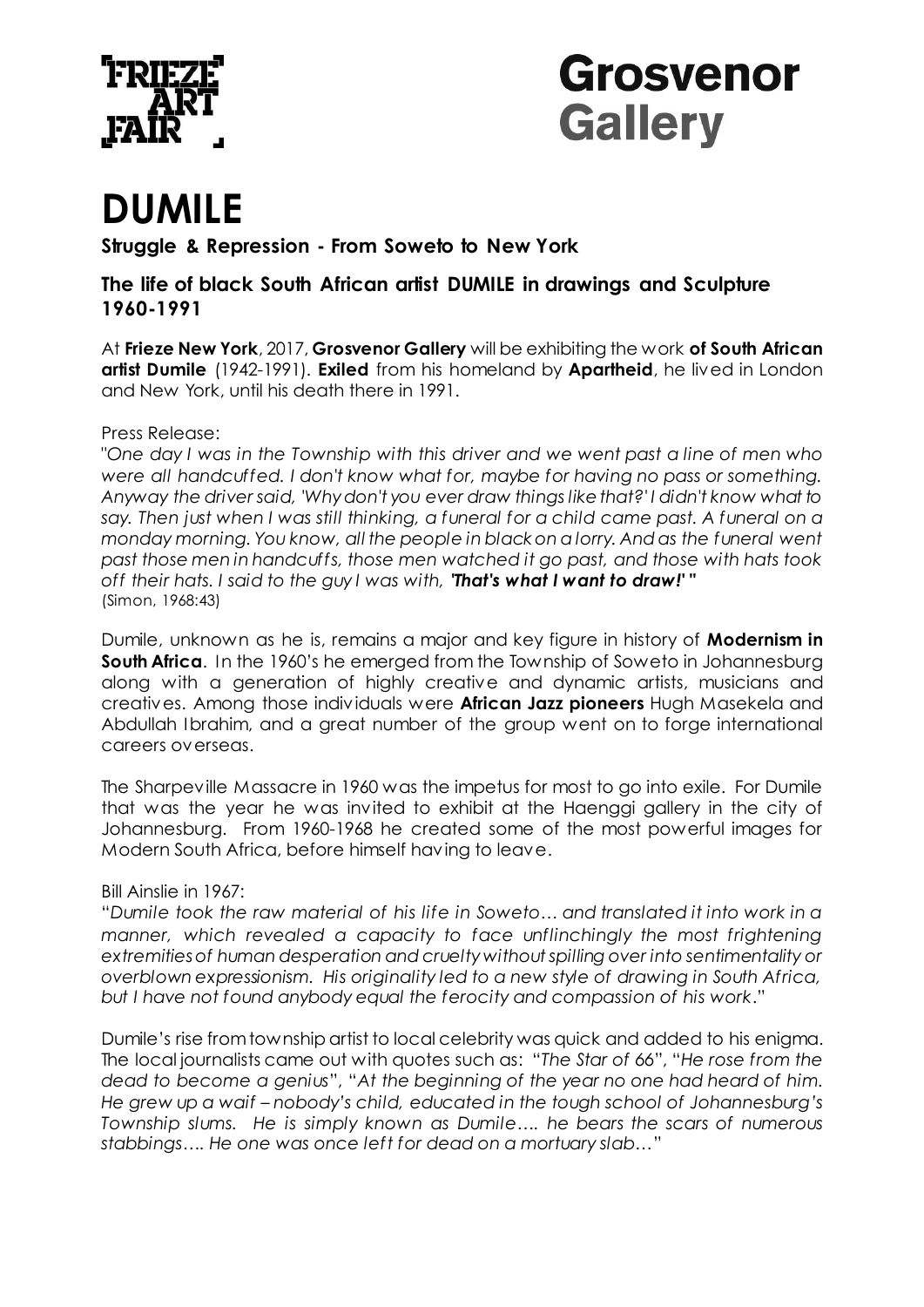

# **Grosvenor Gallery**

He went on to influence many of the artists of the day. South Africa's most well know contemporary artist William Kentridge recalls "*As a teenager I went to Bill Ainslie's studio… Dumile made remarkable strong, dynamic drawings, either in ballpoint on a small scale or in charcoal on a large scale. That was the first time that I understood the power of figurative, large scale charcoal drawings; that they could be so striking… he had the capacity to express things on a scale that I thought drawings could not achieve. He is the key artist who influenced me*."

This early success led to several museum acquisitions, including '*Railway Accident 1966*', one of four works acquired by the South African National Gallery. Interestingly, this piece was exhibited at the 1967 Sao Paolo Biennale and then not widely seen until 2002 when Okwui Enwezor selected the work for the landmark exhibition '*The Short Century*', when it travelled to Chicago, New York, Berlin and Munich. Adding to the myth of this untaught Township artist, no one really knew when he was born. At the Sao Paolo Biennale he was described as "*He is about 26 years old*."

Success however came at a cost. The notoriety alerted him to the authorities, who above all wanted to quash the rumours of Dumile's association with white art patrons. They slapped him with restrictions and ordered him to return to his hometown thus forcing him into exile, literally a choice of life or death.

Exiled from 1968-1991, between London and New York, Dumile's life was one of survival and lost memories. He continued to draw and sculpt and had some exhibitions, including at the Camden Arts Centre, London in 1969. His social network was fellow exiled artists, musicians and with that freedom fighters and the ANC. John Matshikiza: "*I heard about Dumile when Hugh Masekela's album 'Home is where the Music Is' was released. I was living in Lusaka at the time… Thabo Mbeki told me that the artist was an extraordinary person. 'You must meet him when you go to London, he sits at the back of the pub to draw and talk all the time' he told me the man's name was Dumile*."

Despite the truly heroic efforts of some curators, such as Steven Slack who curated the 1988 ground breaking show at Johannesburg Art Gallery called '*The Neglected Tradition Towards a New History of South African Art 1930-1988*', which included black artists such as Dumile, his works were seldom exhibited or seen in South Africa or in other Institutions.

Dumile died in 1991 in New York in exile.

The efforts of Albie Sachs and others including Moeletsi Mbeki have helped set up a Dumile Foundation and to preserve and cast some of his New York pieces in bronze, which the artist never managed. He had a museum Retrospective in 2005 at the Johannesburg Art Gallery and his works are now on permanent display at the National Gallery in South Africa.

He was never a political artist, only an artist. The quote at the top of the release captures this. And from listening and reading to accounts of the other exiles it is precisely this fact that he is remembered for.